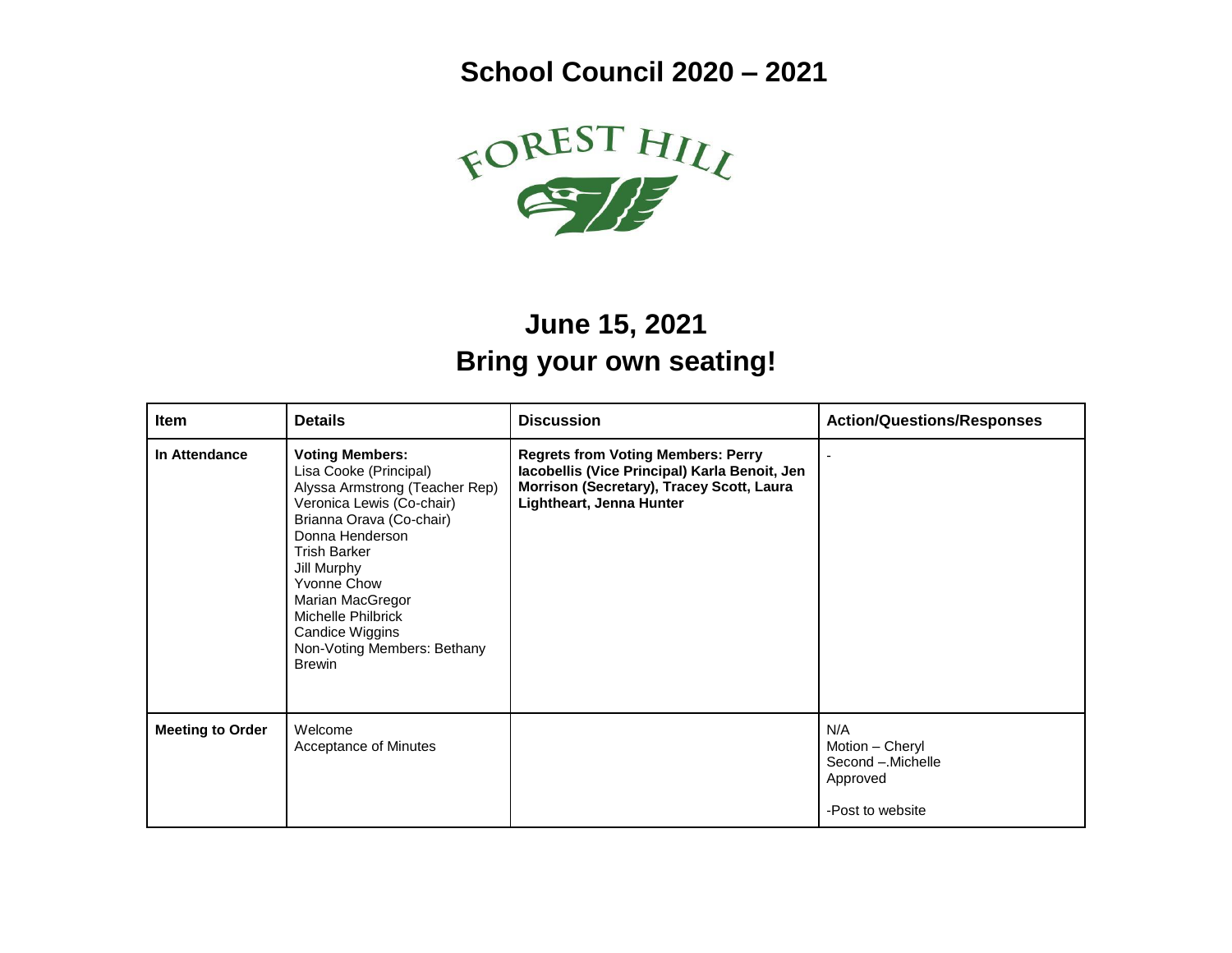| <b>Principal Report</b> | <b>General Updates</b><br>•Numbered Memos<br><b>PIC</b><br>Annual Report<br>$\bullet$ Staffing | Lisa walked council through the individual line<br>items of the SGF. Bottom line has increased,<br>only because we are currently collecting<br>money for grad videos and yearbooks, but this<br>money will be used to pay for those goods.<br>The money has been spent and moved in each<br>of the categories, as was approved at the June<br>1 <sup>st</sup> council meeting.<br>The outdoor classroom work has started. The<br>land has been cleared and the stone retaining<br>wall has been installed. We are now waiting for<br>the next contractor to come install the<br>classroom components.<br>There is a vacancy on the Parent Involvement<br>committee, which is the board level committee<br>of parent counsel. Michelle Philbrick<br>expressed interest in getting involved. Lisa will<br>touch base with Michelle to ensure she has the<br>required documents.<br>Lisa will work with the co-chairs to complete<br>the annual report, due mid June. This is a<br>report that any parent can read to see what<br>has been happening with parent counsel.<br>Staffing update: New vice principal is Ken<br>Wilson, coming from Andrew Hunter. First<br>transitional visit is happening tomorrow to<br>begin his training. | -Lisa to coordinate with Michelle to<br>ensure she has required documents<br>-Co-chairs to coordinate with Lisa to<br>ensure report is completed |
|-------------------------|------------------------------------------------------------------------------------------------|----------------------------------------------------------------------------------------------------------------------------------------------------------------------------------------------------------------------------------------------------------------------------------------------------------------------------------------------------------------------------------------------------------------------------------------------------------------------------------------------------------------------------------------------------------------------------------------------------------------------------------------------------------------------------------------------------------------------------------------------------------------------------------------------------------------------------------------------------------------------------------------------------------------------------------------------------------------------------------------------------------------------------------------------------------------------------------------------------------------------------------------------------------------------------------------------------------------------------------------|--------------------------------------------------------------------------------------------------------------------------------------------------|
|-------------------------|------------------------------------------------------------------------------------------------|----------------------------------------------------------------------------------------------------------------------------------------------------------------------------------------------------------------------------------------------------------------------------------------------------------------------------------------------------------------------------------------------------------------------------------------------------------------------------------------------------------------------------------------------------------------------------------------------------------------------------------------------------------------------------------------------------------------------------------------------------------------------------------------------------------------------------------------------------------------------------------------------------------------------------------------------------------------------------------------------------------------------------------------------------------------------------------------------------------------------------------------------------------------------------------------------------------------------------------------|--------------------------------------------------------------------------------------------------------------------------------------------------|